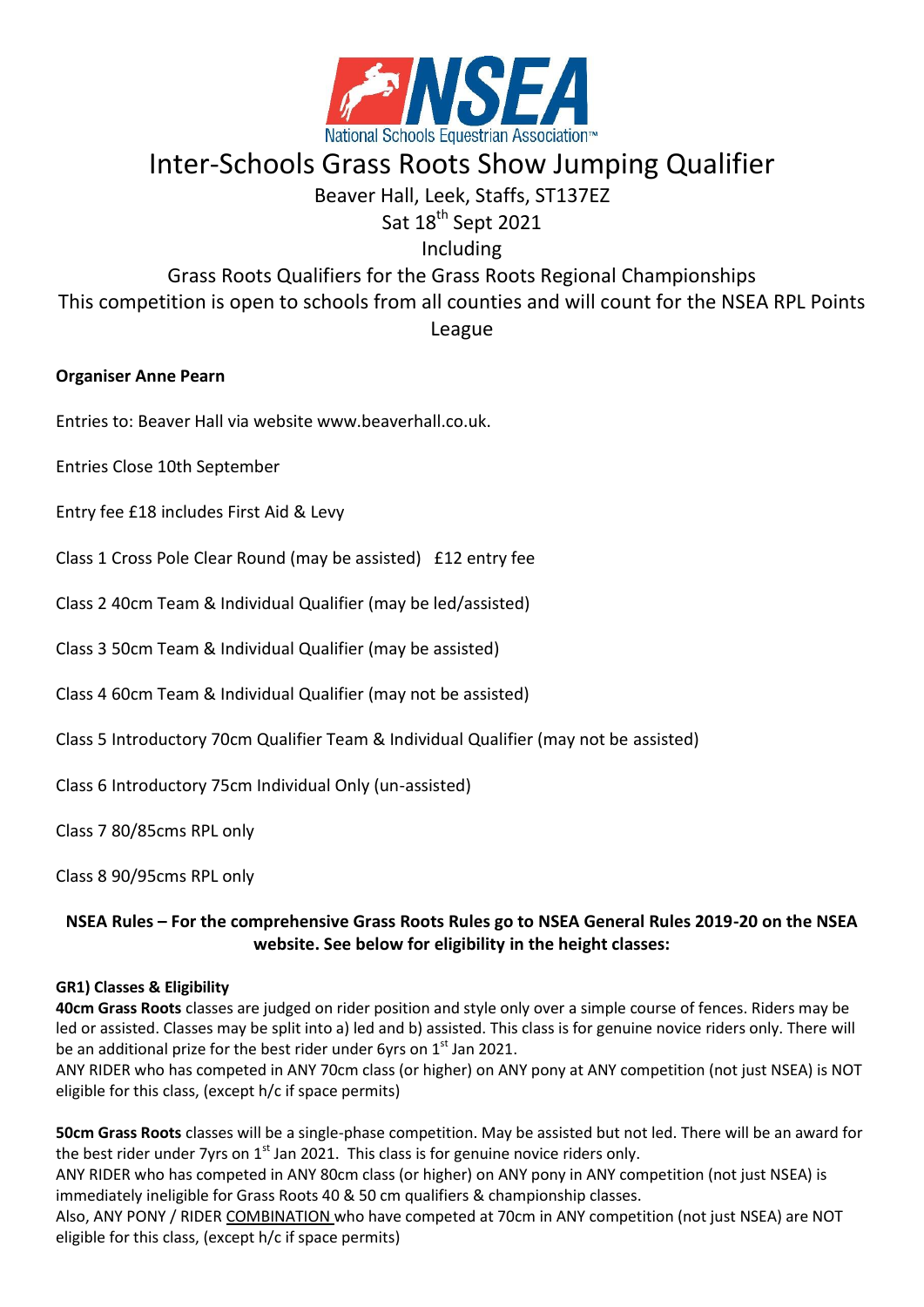**60cm Grass Roots** classes will be single phase competitions, no outside assistance. There will be an award for the best rider under 8yrs on 1st Jan 2021. Horse/ Rider combinations who have **completed** courses at 80cm (at ANY competition, not just NSEA competitions) may only compete h/c in 60cm classes, or they must ride a different pony.

**70cm Grass Roots** classes. Single phase, no outside assistance Riders jumping at this level are not eligible for 40cm Grass Roots on ANY pony.

**75cm Grass Roots** (Open). Individual class only. Single phase, no outside assistance. This is a progressive class to bridge the gap between Grass Roots & other NSEA classes. It is open to Grass Roots riders / combinations who are starting to jump 80cm classes.

**The purpose of the Grass Roots programme is to provide very novice riders with the opportunity to experience the excitement of competition. The rules are, therefore, kept as flexible as possible but, please embrace the "spirit" of the rules. Please do not use Grass Roots competitions as an easy opportunity to "pot hunt," as it is not in the spirit of the competition.**

**The top 6 teams & individuals at qualifiers will be eligible to compete at any Regional Grass Roots Championships. Please leave large SAE with Large stamp for rosettes.**

## *HEALTH CHECKS*

*1. If any competitor, or anybody in their household, is showing symptoms of Coronavirus or has tested* positive in the past 2 weeks, they must not attend any NSEA event. On the morning of the competition, *prior to departure, there should be the following simple health check conducted:*

- *1. Take the temperature of everybody in the household. If anybody has a temperature of over 37.8 degrees, then please seek medical advice and do not attend.*
- *2. Is anybody in the household quarantined because of foreign travel to a country which is not exempt? If so, please do not attend.*
- *3. If anybody in the household has any of the following symptoms then please seek medical advice, and do not attend:*
	- *1. A persistent cough;*
	- *2. A loss of taste or smell;*
	- *3. A temperature (see 1(1) above)*
- 2. *If any competitor lives, or stables their horse,* in an area which has been made the subject of a specific geographical lockdown then please do not attend an event.
- 3. *If the event* is located within an area which is subject to specific conditions, we will review those, and may cancel an event at short notice if required to do so.
- *4. If the competitor's school* is located in an area which is subject to specific conditions, even if the competitor lives outside that area, if they have physically attended the school in the two weeks prior to the competition, they should not attend.
- 5. For competitors who live near borders between England and Wales, or England and Scotland, please be mindful of the potentially differing rules once you cross a border, and familiarise yourself with those rules.

### AT THE SHOW CENTRE

6. One person per squad should take charge of ensuring social distancing to ensure that everybody keeps their distance. They should familiarise themselves with one-way systems and protocols specific to each venue which will be available. Regular reminders will need to be given as it is easy to forget things when both on, and off, a horse. Remember to avoid sharing equipment. Household groups - or bubbles - should be maintained when moving around and please follow show centre instructions. Check in advance, for example, to see what, if any, catering facilities are available and plan accordingly.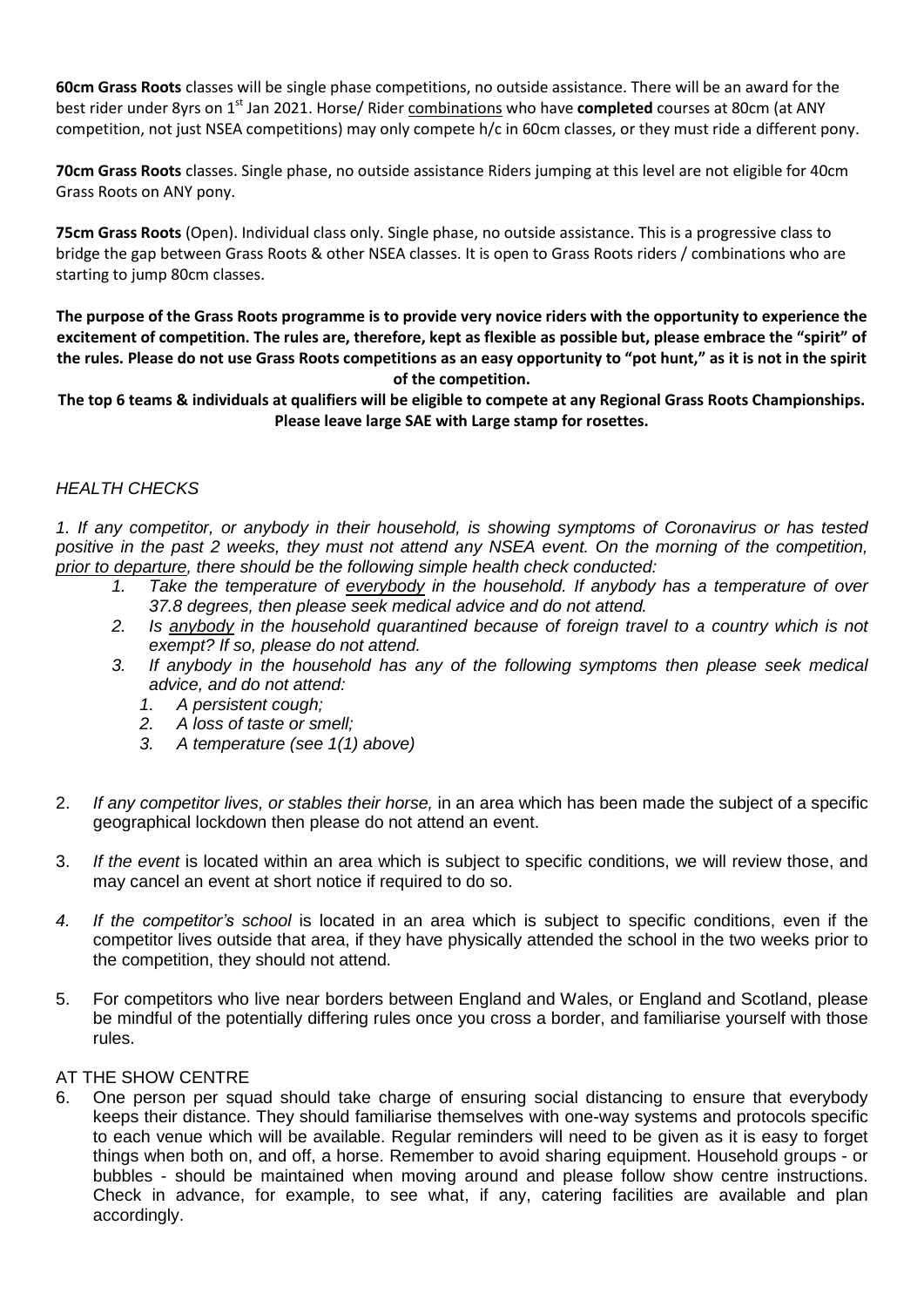- 7. Avoid touching surfaces like jumps or rails, and follow instructions given by show centres.
- 8. No spectators or supporters will be permitted. Just one parent/carer per competitor is encouraged wherever possible.
- 9. Do not forget to use hand sanitiser on arrival. Show centres will be providing this, but if there are shortages it is obviously sensible to bring your own which should be used regularly. Practise good hand-hygiene as often as possible throughout the day; show centres will all have soap and hot water available.
- 10. Any person at the event who becomes unwell should immediately isolate with their household, and if necessary should seek medical attention from the Paramedic team in attendance at NSEA events. The household with the unwell person in should leave the show centre to return home.
- 11. Please do not stay longer than is necessary for the competition. ARRIVE, COMPETE, LEAVE, in order to minimise the number of people at a show centre at any one time. **All results will be published online**.

BREACHES OF THE PROTOCOL

- 12. If breaches of this protocol are brought to the attention of show organisers, they will be permitted to demand the entire school's team leave the show centre, and may eliminate competitors. The NSEA will then consider whether to allow that school or competitor to compete in future competitions.
- 13. Facemasks need to be worn in crowded areas for the time being.
- 14. Government easing is currently as follows

15.

### **HEALTH CHECK** BEFORE YOU LEAVE

### **ONE PARENT PER COMPETITOR** WHERE POSSIBLE

### KEEP YOUR DISTANCE - **DON'T BURST YOUR BUBBLE**

### PRACTISE GOOD **HAND HYGIENE**

### **ARRIVE, COMPETE, LEAVE**